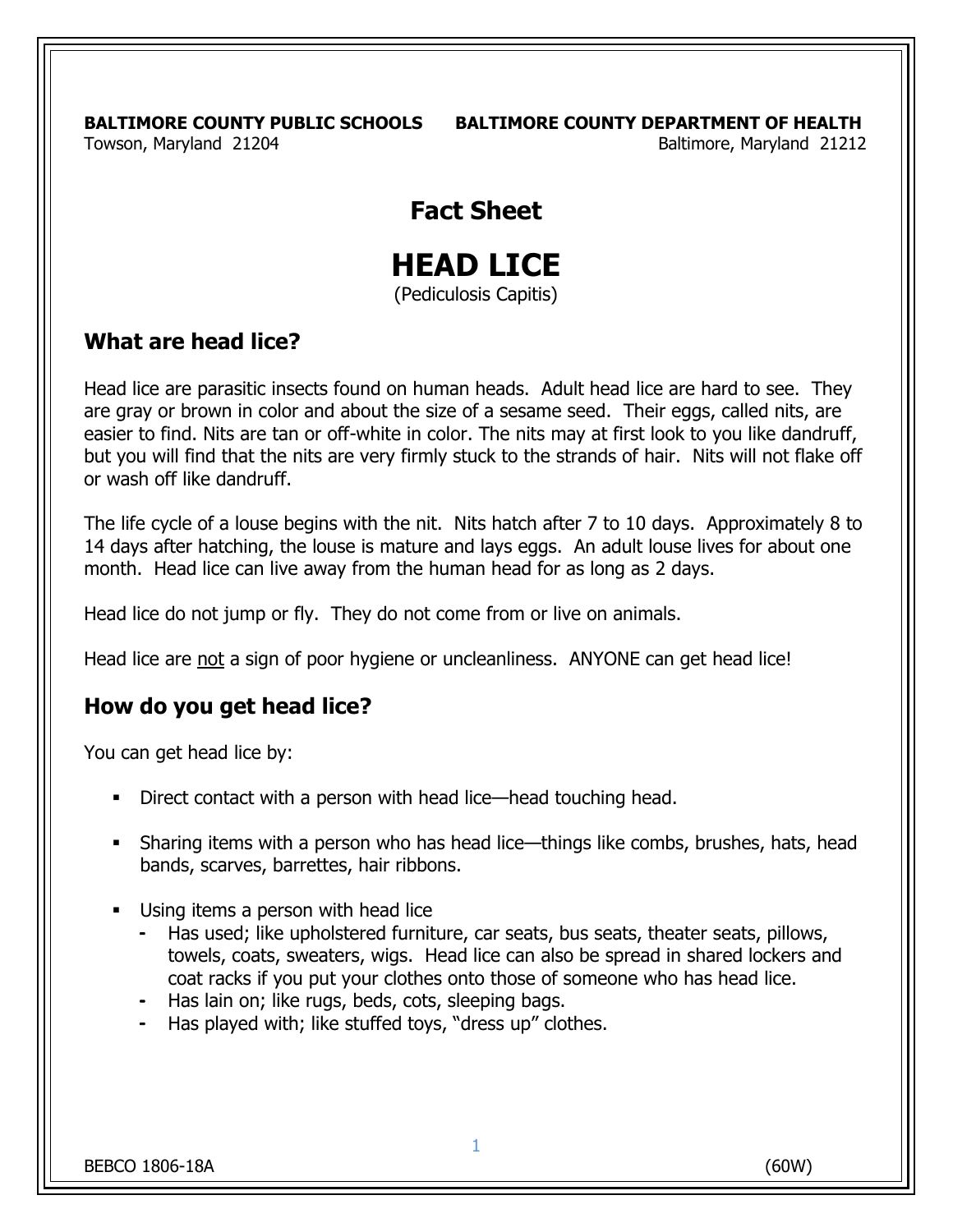### **How do you know if you have head lice?**

These are some things to look for:

- Itching of the head or feeling of something moving in the hair.
- Scratches, sores, or rash on the head or neck. Sometimes these sores get infected.
- Nits on the hair strands. It may help you see the nits if you have good lighting and use a magnifying glass. Nits may be found throughout the hair but are most commonly at the back of the head and behind the ears.

#### **What if I find lice on my child's head?**

If live lice are found, the child should be treated. If one person in a family or group has head lice, it is possible that others will have it. Everyone should be checked, and all those who have lice should be treated at the same time. Treatment means:

- Using a lice treatment on the hair recommended by your pharmacist or doctor. There are a number of approved lice treatments than can be used to get rid of head lice. Some of these treatments you can get over the counter (just tell the pharmacist what you need), and some must be ordered by a doctor. Washing with regular shampoo will not get rid of head lice. **Before using any of these head lice treatments, read all the directions and follow them exactly.**
- Removing all nits.
- Cleaning things the person with head lice has used or worn in the 2 day period before treatment.

Some lice treatments will need to be used again in 10 days. If there are live lice after the second treatment, call your child's health care provider. **Do not treat a child more than twice without your doctor's advice.**

#### **What if I only find nits on my child's head?**

It is not generally recommended that children with nits alone be treated. You may choose to consult with your child's health care provider or school nurse. Best care for a child with nits includes the following:

• Screening the child's head daily for two weeks for evidence of live lice. If lice are seen, the child should be treated as described above.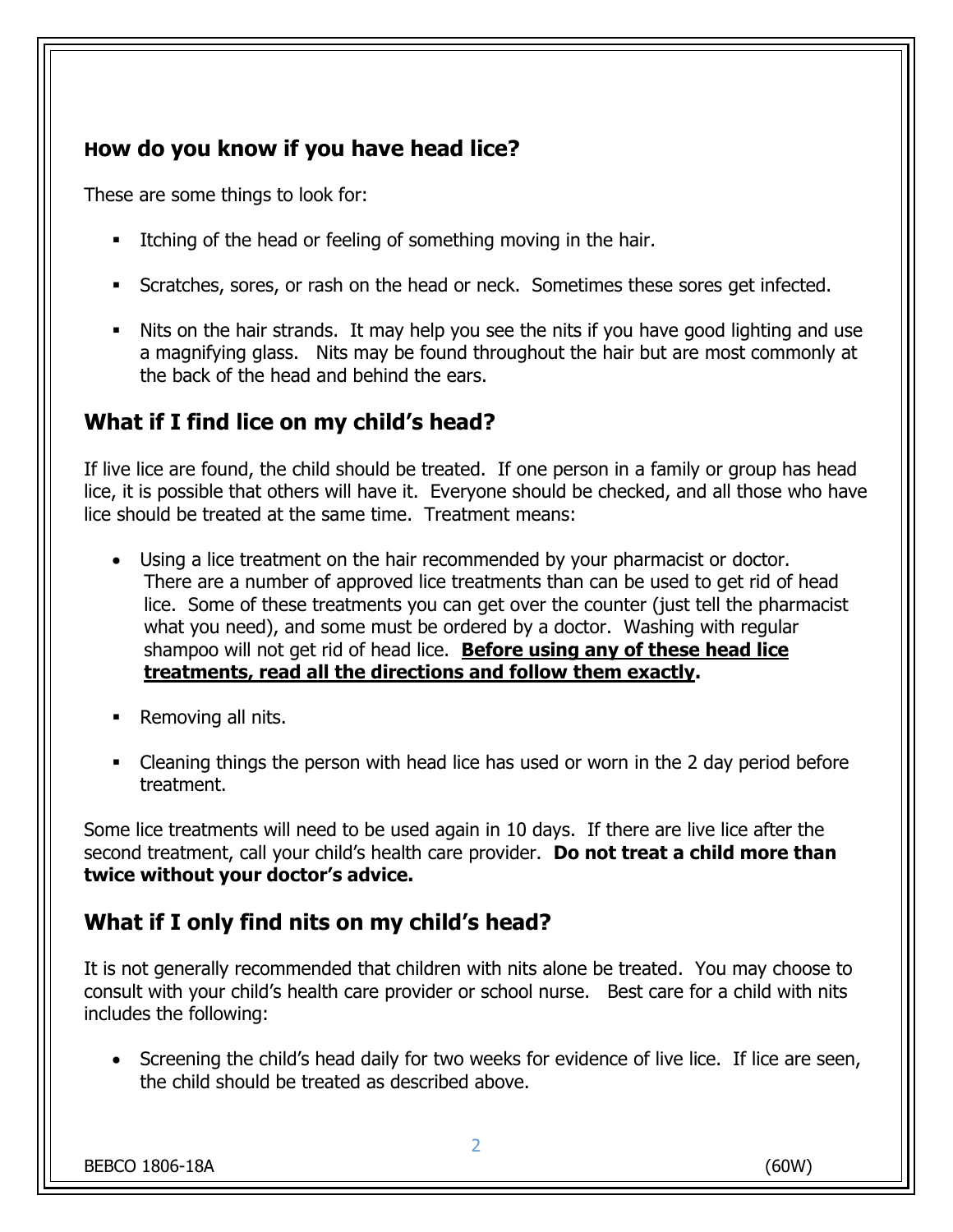- Using a lice comb to remove nits. Since nits are eggs, it is possible that an egg remaining on the head may hatch. While most head lice treatments kill many eggs, as many as 30% of eggs can still hatch after treatment. Therefore, removing the eggs is the best way to ensure they will not hatch.
- Monitoring your child to be sure new nits are not appearing. If new nits are seen, it is likely that there is a louse on the child's head and treatment may be indicated. If this occurs, you should consult with your child's school nurse or health care provider.

#### **What do I do about cleaning my house?**

Head lice do not live off the body for very long, but it is still important to perform some simple steps to be sure a louse in the house does not return to a child's head. Items to clean include:

- Hair products (combs, brushes, barrettes) should be soaked in boiling water for 5-10 minutes.
- Bedding, towels and clothing used by the affected person(s) in the 2 day period before treatment should be washed in hot water and dry in a hot dryer.
- Nonwashable items (stuffed animals, pillows, clothes that require dry-cleaning) that come into direct contact with the affected person(s) in the 2 day period before treatment should be stored in a plastic bag for two weeks.
- The floor and furniture where the affect person(s) usually sits should be vacuumed.

There is no need to have your home or school fumigated for head lice. In fact, spraying or fumigating has been found in some cases to be harmful to small children and pets.

#### **What can I do to be sure my child doesn't get head lice again?**

Because head lice are common, there is no guarantee that a child will not get them more than once. Following the steps described above will ensure that the current case goes away. To reduce the chances of your child being affected again, take the following steps:

- Notify your child's school nurse, school principal or child care director of any case of head lice. This allows the school or child care center to screen your child's close friends and playmates and their siblings, as appropriate.
- Notify the parents of your child's close friends and playmates so they can screen their child